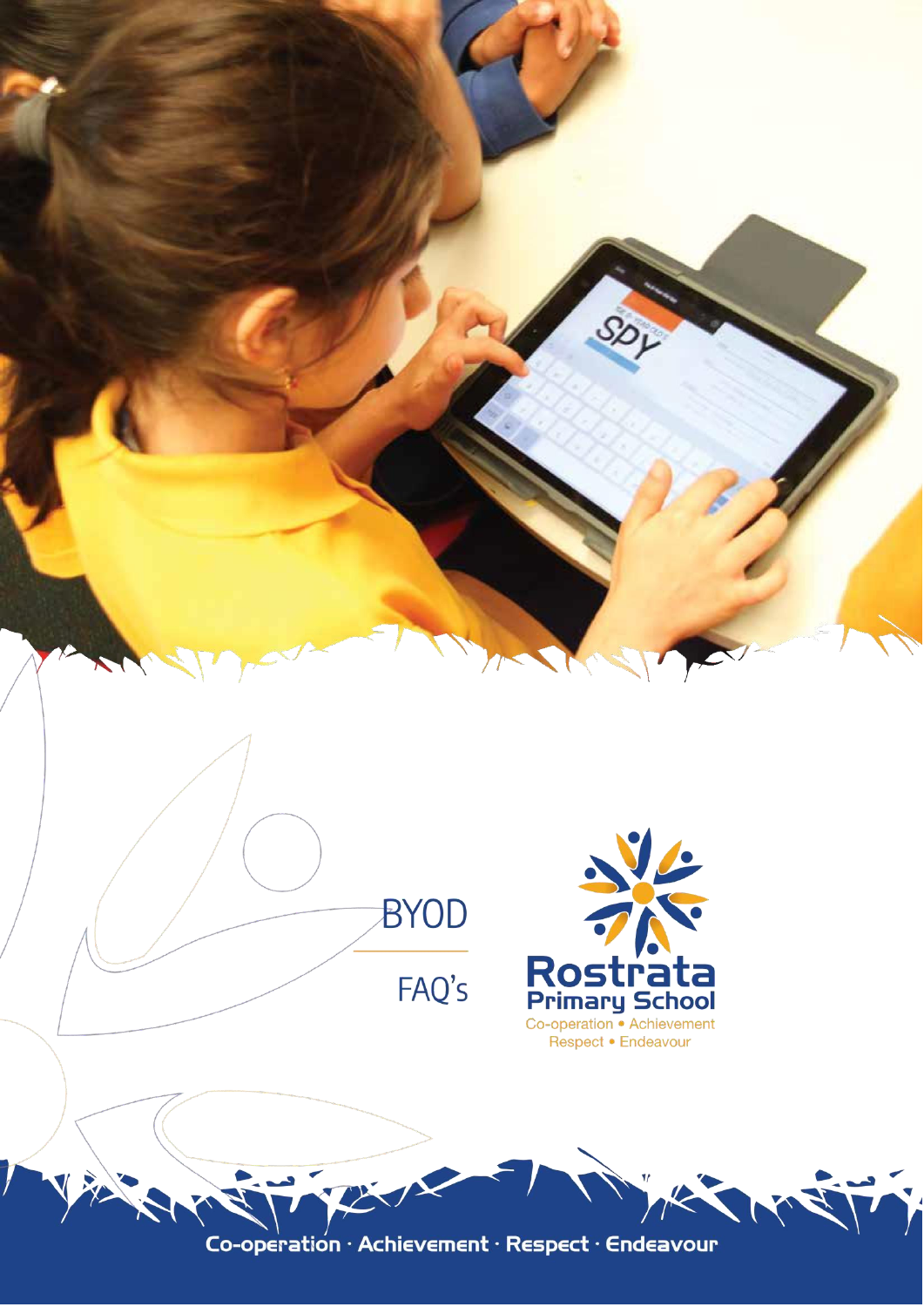#### **WHY iPADS FOR PRIMARY SCHOOL STUDENTS ?**

iPad and Apple Mac programs are now common across WA schools. Rostrata chose iPads rather than MacBooks as primary school children are able to complete most activities on this device and it provides continuity for the families and children across years and in some cases throughout their primary schooling.

In junior classes iPads have been shown to support the growth  $of:$ 

- Phonological awareness
- The acquisition of phonics
- The Development of reading
- The recall of basic number facts
- Learning and practicing technology skills

In middle and upper year's students have the opportunity to design, create, investigate and present a variety of information across a wide range of interest areas providing the capacity to recognized curriculum content and support a higher level of student centered learning.

### **WHAT IF I DON'T PROVIDE AN iPAD ?**

The iPad program is completely voluntary. Students who do not have their own device will have some access to school iPads' however this may not be 1:1. Each learning Area has a small bank of school iPads rotated between students. These devices are not permitted to leave the school.

#### **WHY APPLE ?**

 $$tability - The iPa'd operating system has the reputation of$ being robust and intuitive.

Security – The Apple App Store tests all new apps before releasing them to the public, ensuring no inappropriate content appears. The android app store is an open source platform anyone can upload to; The apps are not checked and leave people exposed to unwanted content.

Continuity – Apps perform the same way on all recent versions of the iPad, making it easier to cater for a variety of devices over time. Apple updates are pushed through automatically, once downloaded, ensuring users are consistently using the

most up to date versions of the software. The Apple ID system allows users to change devices without losing any apps.

Support – The AppleCare Protection Plan provides 24/7 complimentary telephone support, including software support for 2 years. AppleCare gives you one-stop technical service and support from Apple experts and most issues can be resolved in a single call.

Curriculum – The Department of Education iPad trial has resulted in a close relationship between the Apple Education team and WA schools. This relationship continues to bring benefits to Rostrata students, staff and community to create a rich learning environment for our students.

## **WHAT iPAD SHOULD I BUY ?**

We recommend that the iPad 9.7 WiFi, 32gb as the minimum device required. These may be purchased from a variety of recommended Apple resellers.

The newer the iPad the longer it will be able to accommodate future software and app purchases.

Purchasing an older iPad may mean your device is unable to be updated and the compatibility of apps may become an issue in the future.

The technology available on new versions of the iPad is of greater capacity and quality than previous devices.

# **WHAT IF MY CHILD ALREADY HAS AN OLDER iPAD ?**

If your family already has an iPad and you would like to send this to school with your child, you do not need to purchase a new device at this time – providing it is capable of operating with the required capacity. You will be required to provide the schools completed insurance forms, exactly as if the device was purchased new for the program.

Be aware older iPads may have limited functions and may not support the required learning areas apps.

#### **WHY 32GB ?**

The recommended size for an iPad in an educational environment is at least 32GB. Items stored on the iPad include apps, photos, videos and other media. 32GB or bigger enables students to store their work on the device without having to manage the content externally. It allows the flexibility for home and holiday use by your family.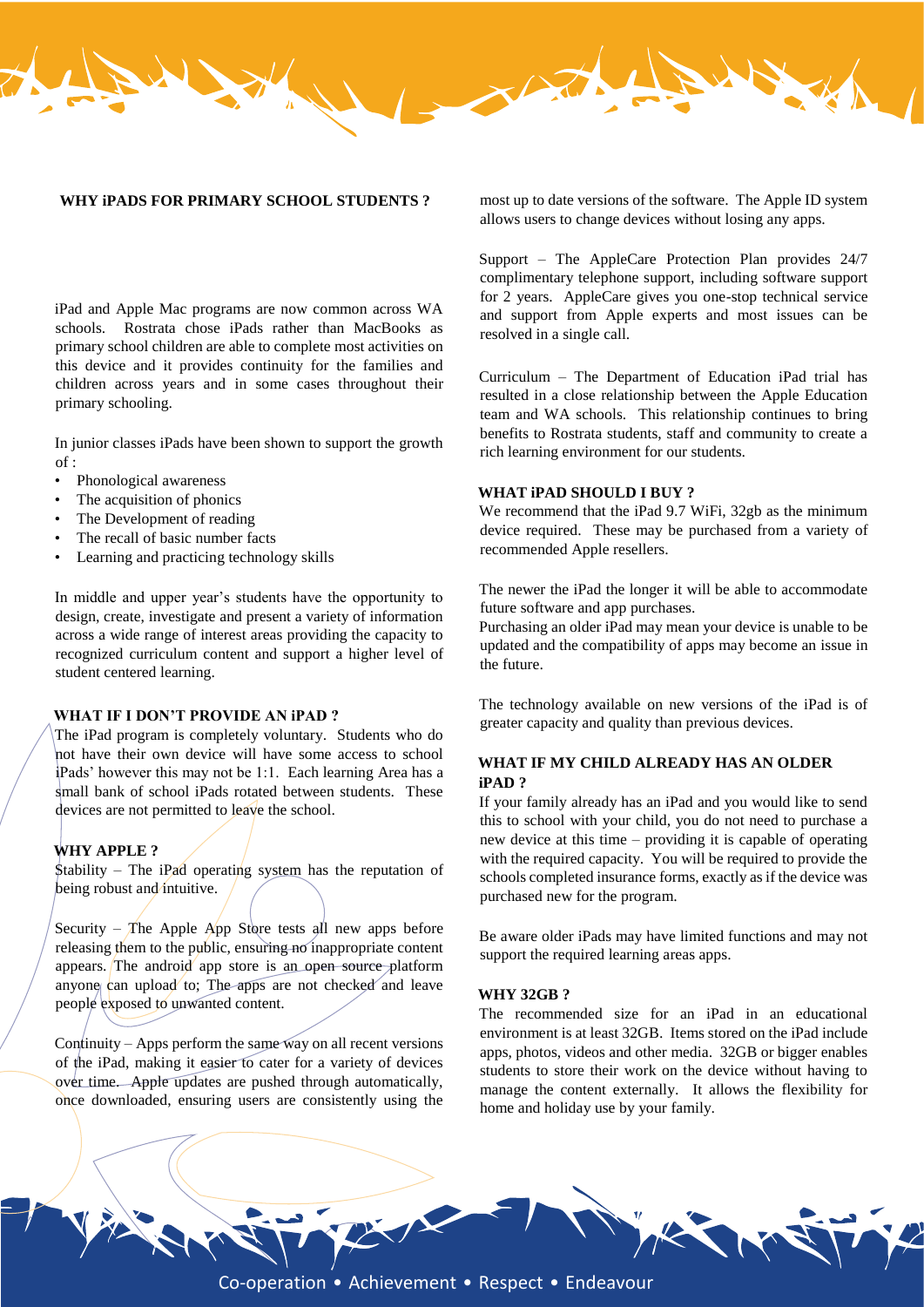

Many families providing iPads with less storage space are finding the device fills quickly and requires management and data transfer in order to keep the device functioning as intended.

#### **WHY THE \$50 APP STORE CREDIT ?**

You will be required to install certain apps on your child's iPad in order for them to participate fully in the 1:1 iPad program. A list of apps is available to you. Should you choose to join the School MDM program this cost is not required.

Information regarding app lists will be provided at parent information sessions at the beginning of each year. Rostrata Primary School staff will not install apps on your child's iPad.

Apps may be shared between a maximum of 5 devices with the same Apple ID at no additional cost. Due to copyright restrictions the school is unable to load apps onto multiple devices.

If you purchase the AppleCare Protection Plan for your iPad you are provided with 24/7 telephone support from Apple experts for 2 years. If you have problems installing apps they will provide assistance over the phone.

Apps may be downloaded using the schools wifi system once purchased and loaded.

Having the correct updated Apps on your child's device is critical to the ongoing successful use of the device.

Children without the required Apps are unable to maximize the use of their device. Whilst this is an expense it is an ongoing investment in your child's learning, provides 24 hour learning access and support and enables the maximum use of your investment. All Apps need to be kept current.

# **WHERE SHOULD I GET MY CHILD'S iPAD FROM ?**

There are a number of options you may wish to consider in regard to providing your/child with an  $iPad$ :

- You may provide an iPad you already have at home. Please consider personal items such as photos which may need to be removed before you send it to school with your child.
- You may wish to purchase or lease a new iPad for your child. Wherever you purchase your device we recommend you consider the AppleCare Protection Plan which provides 24/7 online support and ensure your device is insured.

#### **Winthrop Australia**

We have negotiated with Winthrop Australia to provide Rostrata families the opportunity to purchase or lease iPads directly using the link below :

The portal is currently open and receiving orders for delivery later this term http://sales.winaust.com.au/shop/rostrataps

## **WHY WINTHROP AUSTRALIA ?**

Winthrop Australia is the provider of Apple products to the Department of Education. They are able to provide a wraparound service to schools including

- One stop shop  $-$  the online ordering portal enables you to get everything you need in the same place.
- Warranty and Insurance Winthrop Australia offers logging of warranty and insurance repairs through their online portal. iPads are dropped off at school to be logged by a school representative, collected by Winthrop Australia, repaired / replaced and returned in a timely manner
- Support Winthrop Australia offers ongoing professional development, parent information sessions to schools and phone support

## **CAN I ORDER FROM WINTHROP AUSTRALIA LATER IN THE YEAR ?**

Yes! The portal remains open and orders can be placed at any time. Orders will be processed on a daily basis with delivery approximately 4 weeks after processing. Parents will be contacted when their order arrives at school. Once you have purchased your iPad and completed the school insurance form confirming you understand your child's device is not covered by the school insurance policy your child will be able to bring their device to school.

#### **Leasing**

Flexirent in conjunction with Winthrop Australia offers a leasing option for parents. Details of this offer can be found at https:// sales.winaust.com.au/shop/rostrataps.

### **WHY LEASE, IF IT IS MORE EXPENSIVE ?**

Leasing is an option Winthrop Australia has provided to families as an alternative to the expense of purchasing an iPad outright. You will need to read the terms and conditions set out by Flexirent to see if this is the right option for you. Some



Co-operation • Achievement • Respect • Endeavour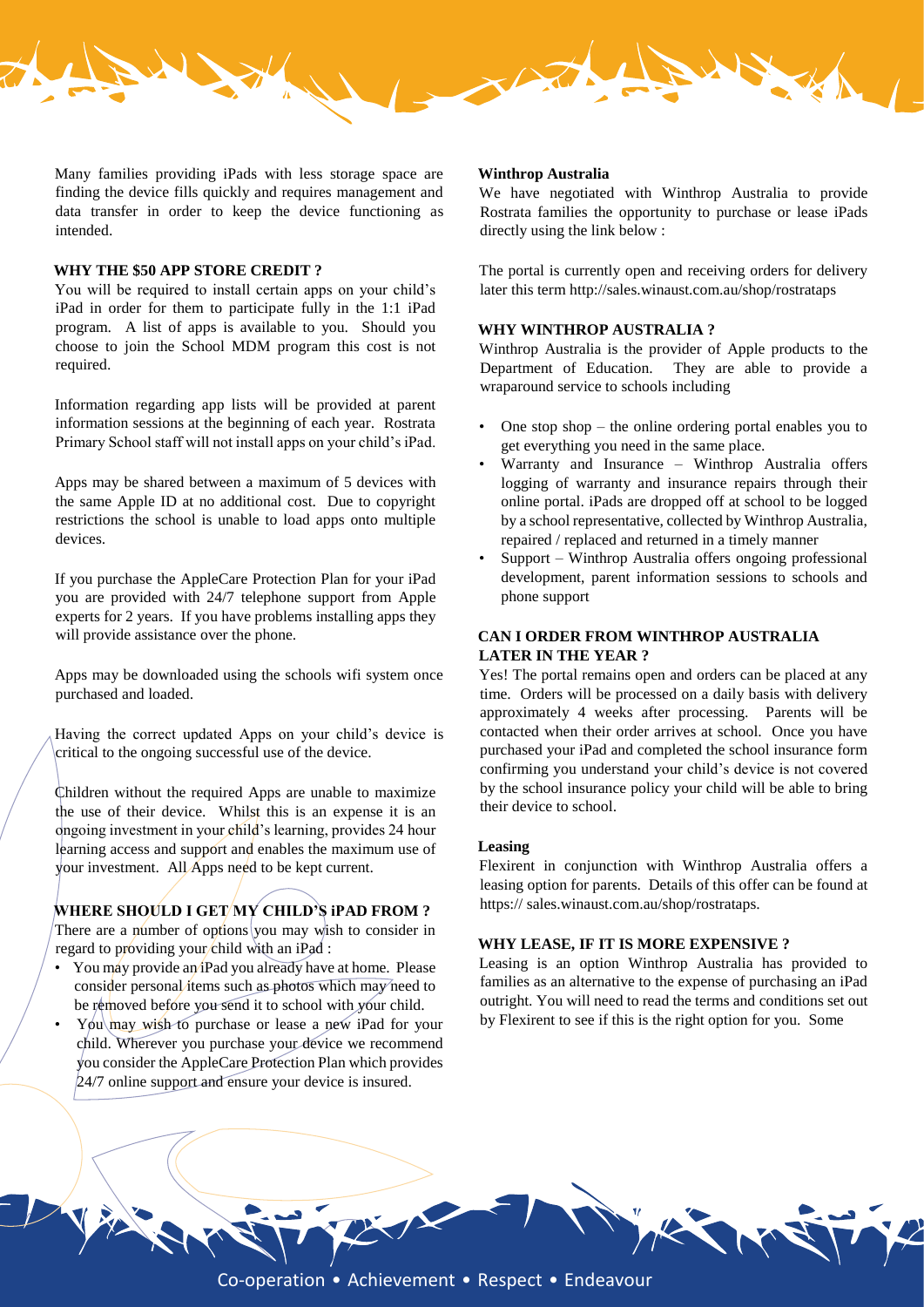

families are able to salary package an iPad as part of their workplace arrangements and in this case leasing is often the preferred method.

## **WHAT HAPPENS AT THE END OF THE 2 YEAR LEASE ?**

A number of options exist for the end of the leasing period which need to be investigated as part of your decision making process. View the lease terms and conditions to make sure leasing suits your personal needs.

#### **WHAT ELSE DO I NEED TO BUY ?**

When you purchase your iPad you will need to consider the following:

- Your iPad must be fitted with a protective case, front and back. Keep in mind the students will be using them to take photos and videos so ensure the cover can be held or moved to allow easy access. If you purchase or lease your device through the Winthrop Australia portal, you may select a cover as an optional accessory.
- All Apple hardware comes with a one-year limited warranty and up to 90 days of complimentary telephone technical support. It is recommended you extend your coverage further with the AppleCare Protection Plan. If you purchase your device through the Winthrop Australia portal you may select the 2 Year iPad AppleCare Protection Plan as an additional extra.
	- Your iPad is not covered by Rostrata Primary School or the Department of Education's insurance policy. You may wish to check with your home and/or contents insurer to ensure your existing cover extends to an iPad being brought to school by your child. If you purchase your device through Winthrop Australia you may select insurance through Protectsure as an optional extra.

Security – Before, after and during school

- The security of the iPad is the responsibility of the parent/carer outside of school hours.
- Students are not allowed to remove iPads from Learning Areas during lunch or/recess. At these times the Learning Areas are locked and iPads secured in a locked box.
- The school After School Hours Care provider is aware of the need to securely store your child's iPad while they are in their care before and/or after school.

### **WHAT HAPPENS IF MY iPAD IS DAMAGED OR BROKEN ?**

iPads brought to school are not covered by the Rostrata Primary School or the Department of Education's insurance.

Where iPads are purchased through Winthrop Australia and the Optional 2 Year Protectsure Insurance option is selected. Families should follow the Winthrop approved process. The school may be able to assist with this if required.

Where the Protectsure Insurance Option is not taken or the iPad is purchased independently or brought from home it needs to be covered under your own insurance. The school will not provide a loan iPad in this situation. If the iPad is damaged at school, it is the parents' responsibility to pay the insurance excess and any other repair costs which might occur.

Before your iPad can come to school you will be required to complete a form providing your insurance information confirming you understand your iPad is not covered by the school of Department of Education insurance policy.

## **WHAT HAPPENS IF MY iPAD IS NOT FUNCTIONING PROPERLY ?**

If you purchased or leased your iPad through Winthrop Australia you have a 2 year AppleCare protection Plan with 24/7 technical support. Your first option would be to access the support provided by the Apple experts through AppleCare. If you purchased your iPad independently or provided one from home, you will need to refer to the warranty you selected at the point of sale. Apple products have a 1-year limited warranty unless you purchase an AppleCare Protection Plan which provides a 2 year warranty.

## **WILL MY CHILD STILL LEARN TO READ AND WRITE ?**

Yes! Literacy and Numeracy are the top priorities of Rostrata Primary School. The iPad program has been introduced to enhance and extend these skills. Studies have shown the best way to master a new skill is to practice and many apps are designed to repeat and practice various skills and knowledge. The use of iPads in a classroom setting offers new and engaging ways for the students to practice a wide range of skills identified in the Australian and WA Curriculums.